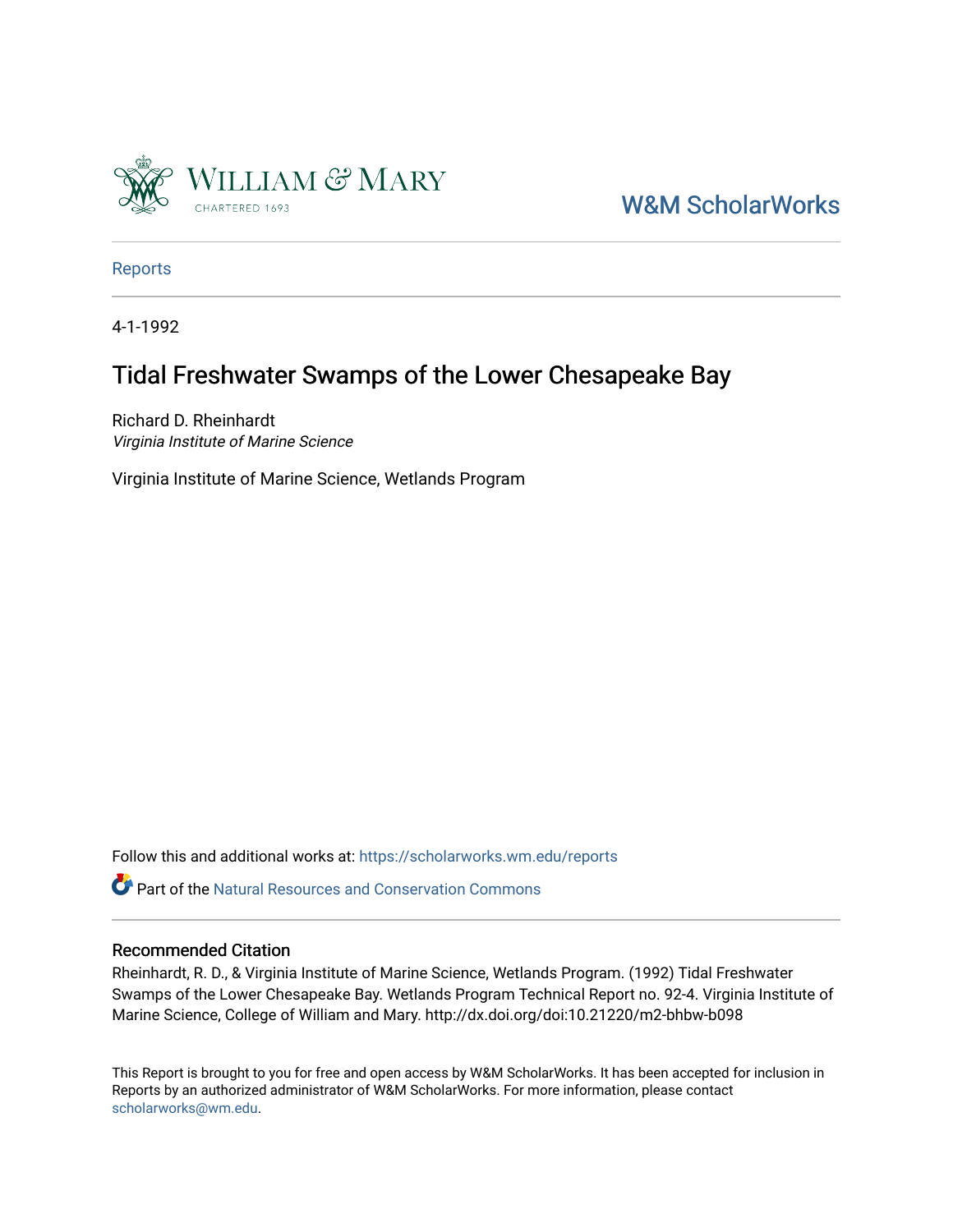

# **Tidal Freshwater Swamps of the Lower Chesapeake Bay**

# Rick Rheinhardt

# **Introduction**

Mary Washington's childhood home still stands on a high buff overlooking the Pamunkey River. Along the section of river below the bluff, the Pamunkey makes a wide meander more than five miles in length, doubling back to within 500 yards of where the meander started. The entire triangular bend of the river and the lush-green swamp occupying the inside of the meander can be easily seen from the bluff. That swamp, known locally as Cohoke swamp, covers **over**  750 acres.

When George Washington first visited the bluff-top plantation, he may have been surprised at first to discover that the fresh water of the Pamunkey sometimes flowed upriver there, backing up through a myriad of sinuous creeks into the interior of Cohoke. His surprise is understandable because Cohoke swamp, unlike most other freshwater forested wetlands in North America, is tidal.

Although rare, tidal freshwater swamps can be quite extensive where the appropriate physical factors occur: tidal action, fresh water, and low coastal plain relief. Such conditions exist primarily along three tidal freshwater tributaries in lower Chesapeake Bay, along the Chickahominy, the Mattaponi, and the Pamunkey rivers (Fig. 1). Of these three rivers, the largest and best developed stands occur along the Pamunkey; approximately 64% (5,500 acres) of the known acreage of tidal swamps on the lower Chesapeake Bay occurs there.

The same sections of river that support freshwater tidal swamps are also the spawning areas for commercially and recreationally important anadromous fishes (those that migrate from salt **water**  to freshwater to reproduce), including striped bass, American shad, white perch, alewife, and blueback herring. The larval form of these species may spend some of their early developmental period in the adjacent river and associated tidal creeks. Large flocks of waterfowl also overwinter along these same stretches, while others may rest and feed there during their migrations. Therefore, tidal freshwater swamps are an extremely important natural resource.

(*continued*)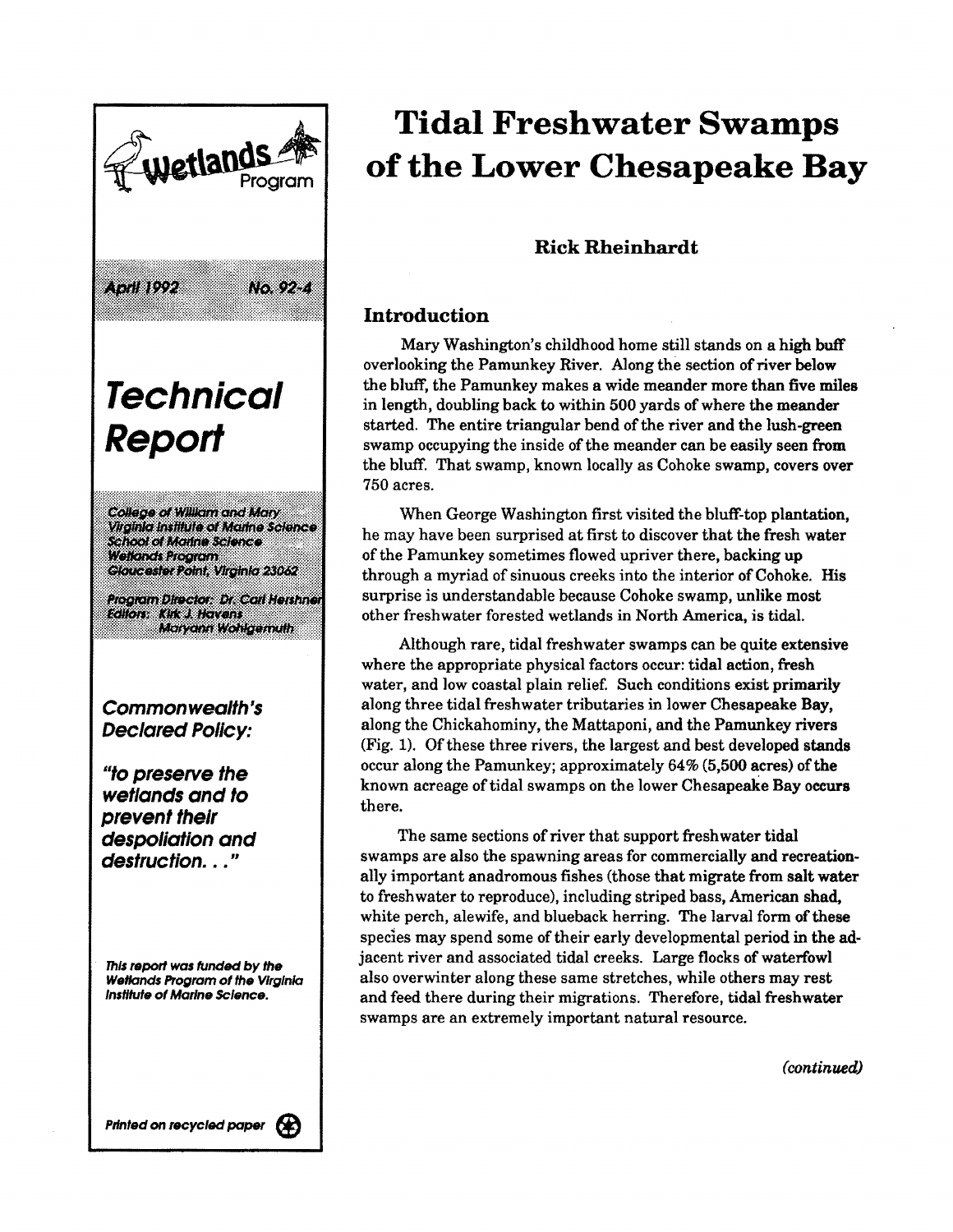

*Figure 1. Location of the primary tracts of tidal freshwater swamps in the lower Chesapeake Bay. Most of the 8,750 acres of these swamps occur along the Pamunkey (64%), the Chickahominy (19%),*  and the Mattaponi (17%) rivers. (Prepared by Berch Smithson, VIMS Coastal Inventory Group.)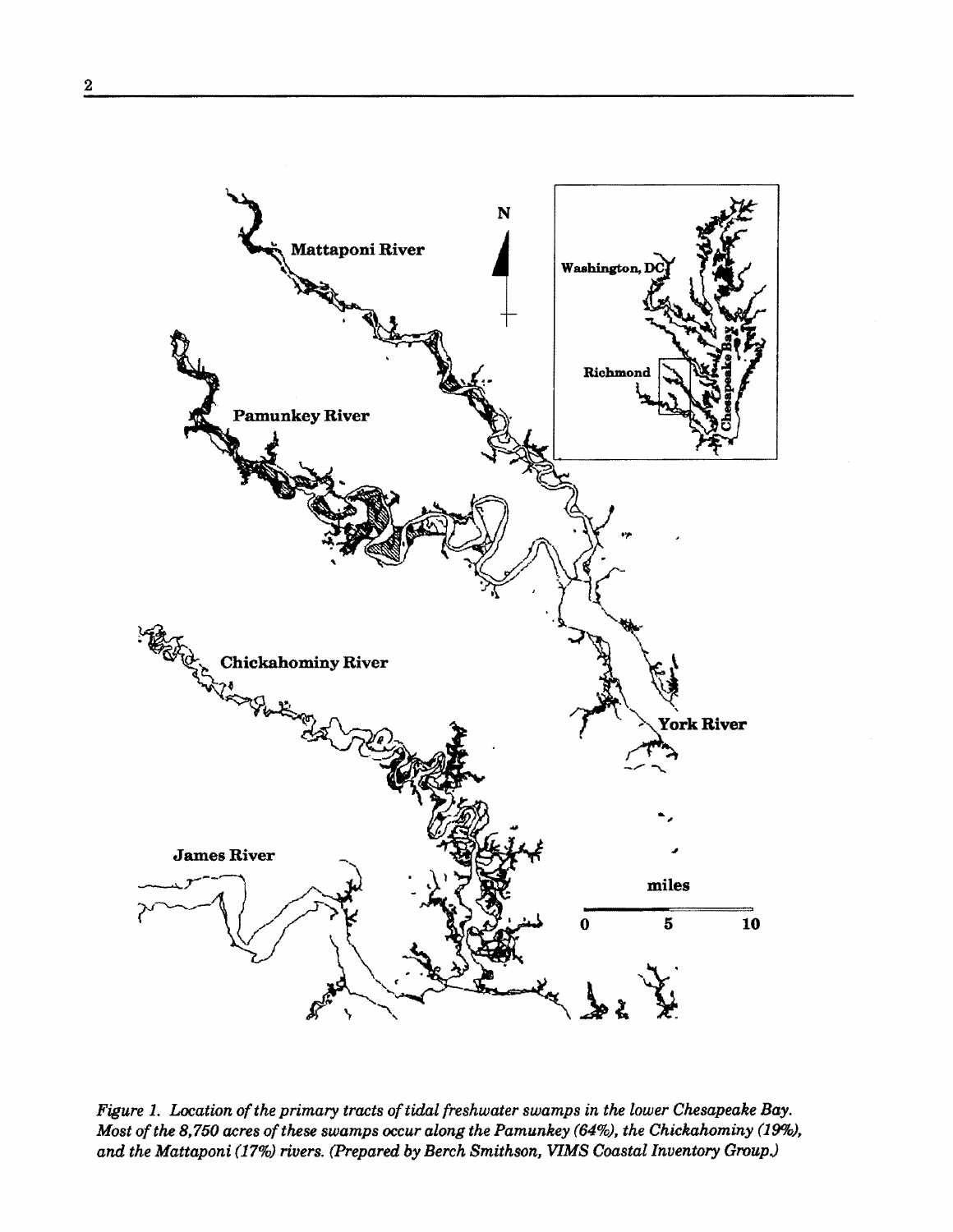Scientists have long appreciated the value of tidal saltwater swamps (mangrove forests) to the biological integrity of tropical estuaries and nearby coastal environments. Less is known about temperate latitude tidal freshwater swamps, particularly about the movement of nutrients and energy through the ecosystem. Further scientific work is needed to determine if tidal freshwater swamps are as important to the Chesapeake Bay estuary and the adjacent coastal zone as mangrove forests are to tropical coastal ecosystems.

Although the nutrient dynamics of tidal freshwater swamps are not yet well understood, a recent study of the vegetation patterns of these swamps provides some insight into their ecology. The results of that study, some of which are presented here, were synthesized from data collected in 23 tidal swamps along more than 65 miles of the Pamunkey River.

#### **Flooding Regime**

Tidal swamps along the Pamunkey River are flooded twice daily by tidal action. The mean tidal range is between 2 1/2 and 4 feet, depending upon location. Flooding tides drive water from the river into the tidal creeks of the swamps, and more significantly, forces the **water**  table to rise in synchrony with the rising tide.

As the rising tide approaches its highest point, the hollows (low areas of equal elevation between island-like hummocks, Fig. 2) are flooded. Flooding in the hollows occurs at **least**  once per day and sometimes twice per **day (Fig.**  3). As the tide ebbs, the water level drops in synchrony with the falling tide, but only until the water level reaches the elevation of the hollows. Below the elevation of the hollows, the rate at which the water table drops becomes much slower than the falling tide, probably because drainage is impeded by the hydraulic con-



*Figure 2. The microtopography of tidal freshwater swamps is an interdigitating pattern of hummocks and hollows. Hummocks are composed of a dense network of tree roots that also support woody subcanopy species and less flood tolerant herbs. Hollows are almost always saturated and support only the most flood tolerant herbaceous species. Both hummocks and hollows are composed primarily of organic matter (peat) and lie at about the extreme upper end of the tidal range.*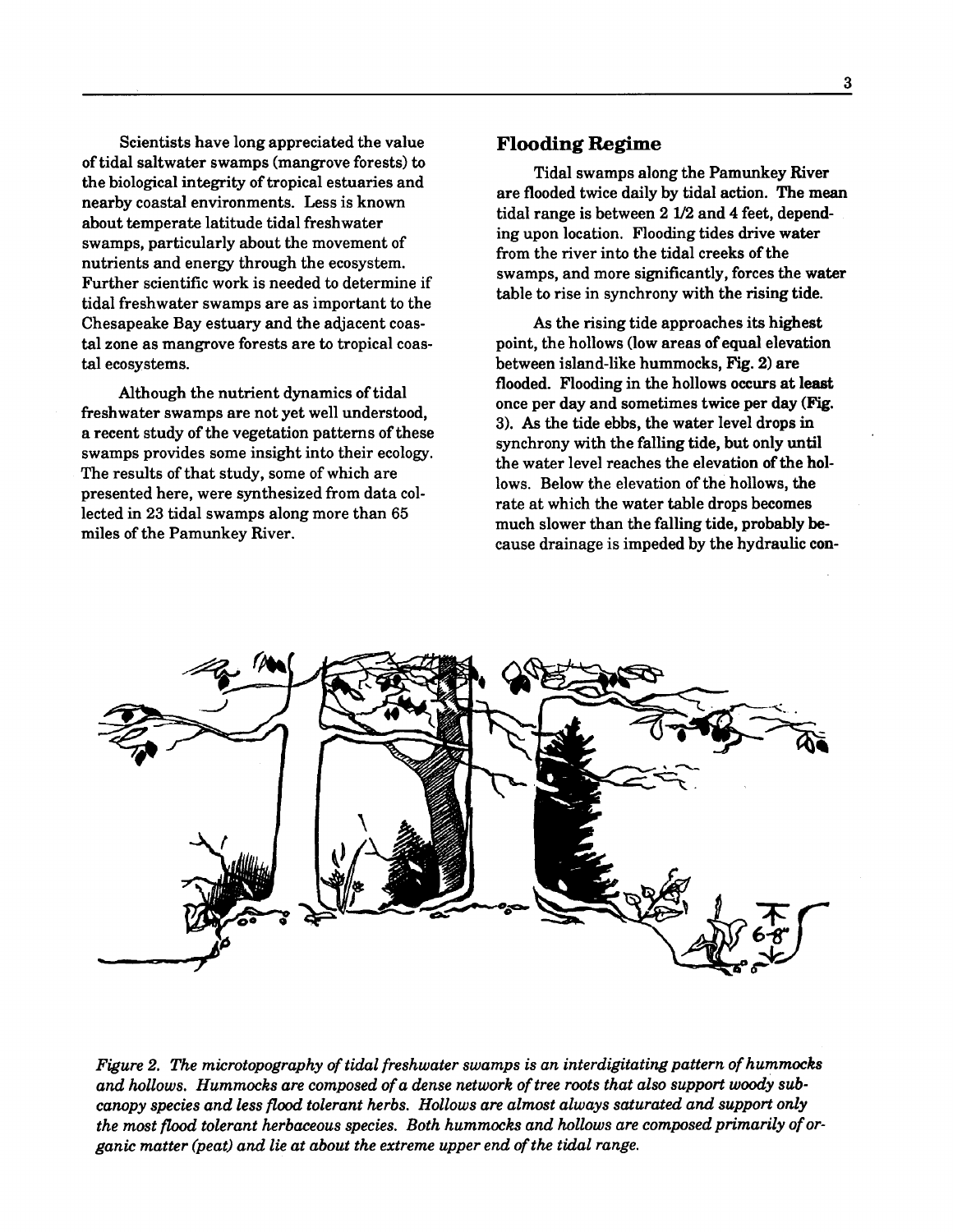ductivity of the organic muck (peat) on which the swamps reside.

Trees and shrubs are restricted to hum· mocks which all lie at about the same elevation, approximately 6-8 inches above that of the hol· lows. Hummocks are composed of a dense net**work** of tree roots and small rootlets; therefore, tree roots are the hummocks. Hollows are al· most continually saturated, but hummocks are rarely flooded to their surfaces and so provide a much less stressful environment for plant growth than adjacent hollows. However, even the intensity of flooding in the hollows is not overly stressful for all plants because many her· baceous species grow in them.

#### **Vegetation**

Tidal freshwater swamps contain fewer species of canopy trees than do most nontidal swamps because relatively few tree species can tolerate the intensity of flooding that occurs in them. Trees that survive the rigorous, tidally-induced flooding conditions appear to allocate so much energy to overcome the stresses imposed upon them that both growth rates and crown development are reduced. Thus, canopy trees in tidal swamps are generally smaller in stature than trees growing in nontidal swamps.

Differences in flooding intensity between swamps also determine the species composition ofthe forest (defined by the relative abundance or cover of component species). In tidal swamps



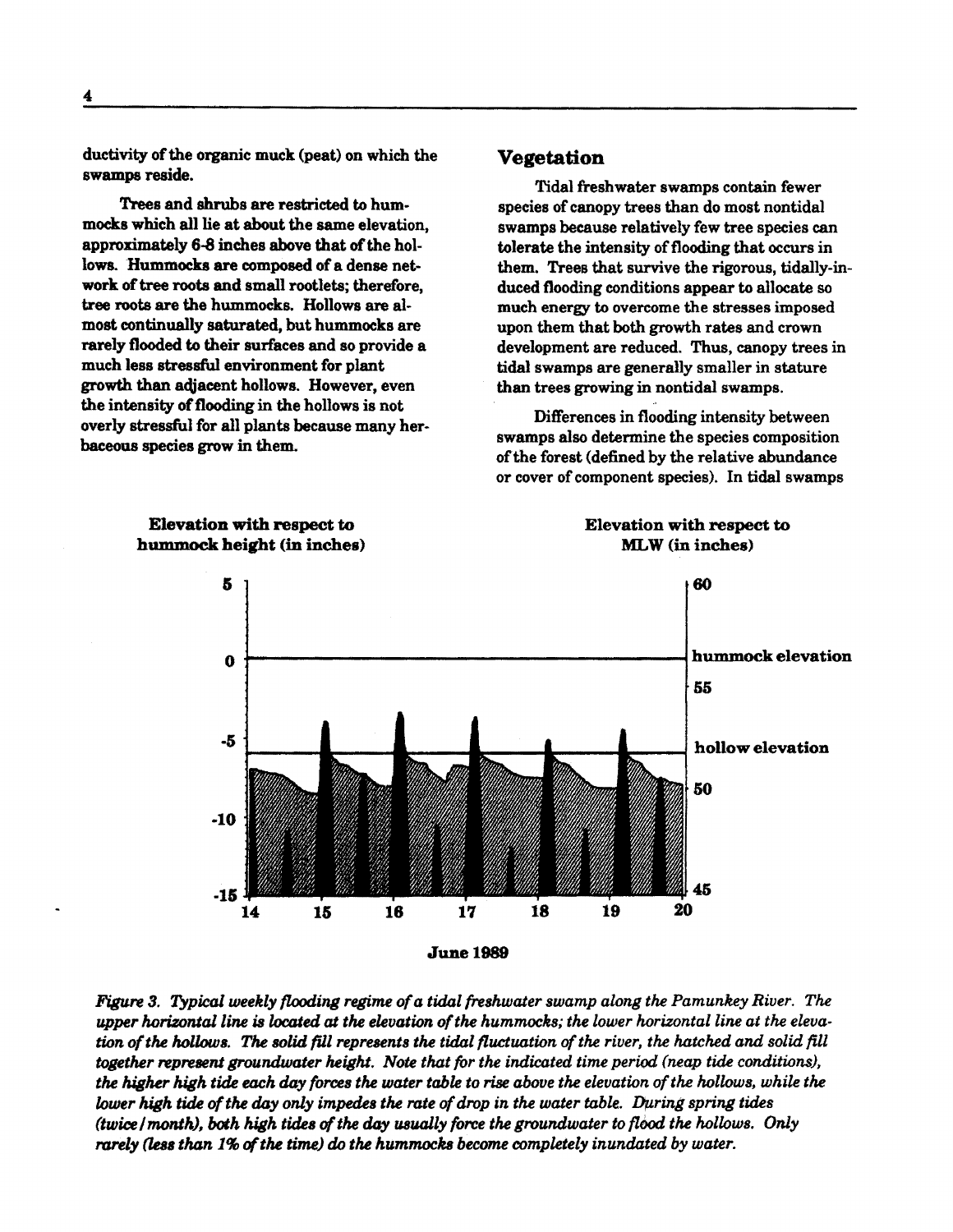where hummocks comprise 35% of the forest floor on average and the average depth of the water table is 6-7 inches below the hummock surfaces, ashes (Fraxinus spp.) and swamp blackgum *(JvySBa* biflora) share dominance in the canopy. Such swamps are classified as ashblackgum swamps.

Bald cypress (Taxodium distichum) is sometimes important in tidal swamps, but primarily in stands along the Chickahominy River. Only two stands with bald cypress occur along the Pamunkey River. In both stands, bald cypress shares dominance with ash and swamp black. gum. Except for the prevalence of bald cypress, these two stands are compositionally similar to the other ash-blackgum stands both in canopy and understory vegetation.

The conspicuous absence of bald cypress along the Pamunkey River is surprising. It is possible that bald cypress was once much more prevalent along the Pamunkey, but was logged out long ago. However, remnant cypress stumps could not be found nor do reliable records exist concerning the pristine condition of these forests.

In swamps in which conditions are less wet {where the average water table depth is 9-11 inches), hummocks comprise about 75% of the forest floor on average. Under these conditions, red maple (Acer rubrum) and sweetgum (Li*quidambar styraciflua)* dominate the canopy. It is the reduced importance of the ashes and the increased importance of sweetgum and red maple that differentiates maple-sweetgum swamps from the wetter ash-blackgum swamps (Table 1).

Due to the interdigitating pattern of hummocks and hollows in tidal swamps and the fact that trees are restricted to the hummocks, trees in tidal swamps tend to grow further apart on average than do trees growing in nontidal wetland forests. The sparse distribution of canopy trees in conjunction with the reduction in crown breadth (a response to flooding stress) allows much light and light of variable intensity to reach the forest floor. This may be why the understory of tidal freshwater swamps is so luxuriant and rich in species. In fact, the understory of tidal swamps appears to contain more species of herbaceous plants and more shrub and understory tree **species** than any other temperate forest ecosystem yet studied by scientists.

The subcanopy tree stratum (composed of shrubs such as spicebush and various viburnum (honeysuckle family) species and understory trees such as swamp dogwood, ironwood, and various holly species) contains 25 species with 8- 10 species often occurring together within one half acre. The herbaceous layer is much richer in species and harbors more than 75 species at the time of peak biomass in July. Because herbaceous species composition changes continuously throughout the growing season, tidal swamps support even more herbaceous species on an annual basis. The interplay of light and flooding provides many heterogeneous habitats and a variety of niches within a small area. Thus, the herbaceous layer of tidal freshwater swamps is shared by obligate and facultative wetland species, shade tolerant bottomland hardwood species, shade intolerant freshwater marsh species, and shade generalists, all regulated by variances in tidal flooding heights of only **a few**  inches.

Toward the most upriver reaches of tidal excursion, where the river narrows to approximately 25 yards in width, the swamps are probably flooded near the surface only in the early spring. Later in the growing season, tidally forced groundwater fluctuations occur 18-26 inches below ground. Such swamps, classified as seasonally flooded tidal swamps, vary in composition, are devoid of hollows, and possess a closed canopy much like that of nontidal swamps. The canopies of these seasonally flooded swamps also possess many more tree species than ash-blackgum and maple-sweetgum tidal swamps (probably due to the less stressful flooding regime), but contain fewer understory species (perhaps due to the more closed canopy).

Changes in sea level could have important implications for tidal swamps. Sea level is rising in the Chesapeake Bay area and has been rising throughout the last 18,000 years. Tidal swamps maintain themselves as sea level rises by building upward (as long as the water is fresh) and by retreating upriver and inland (essential for escaping saltwater intrusion).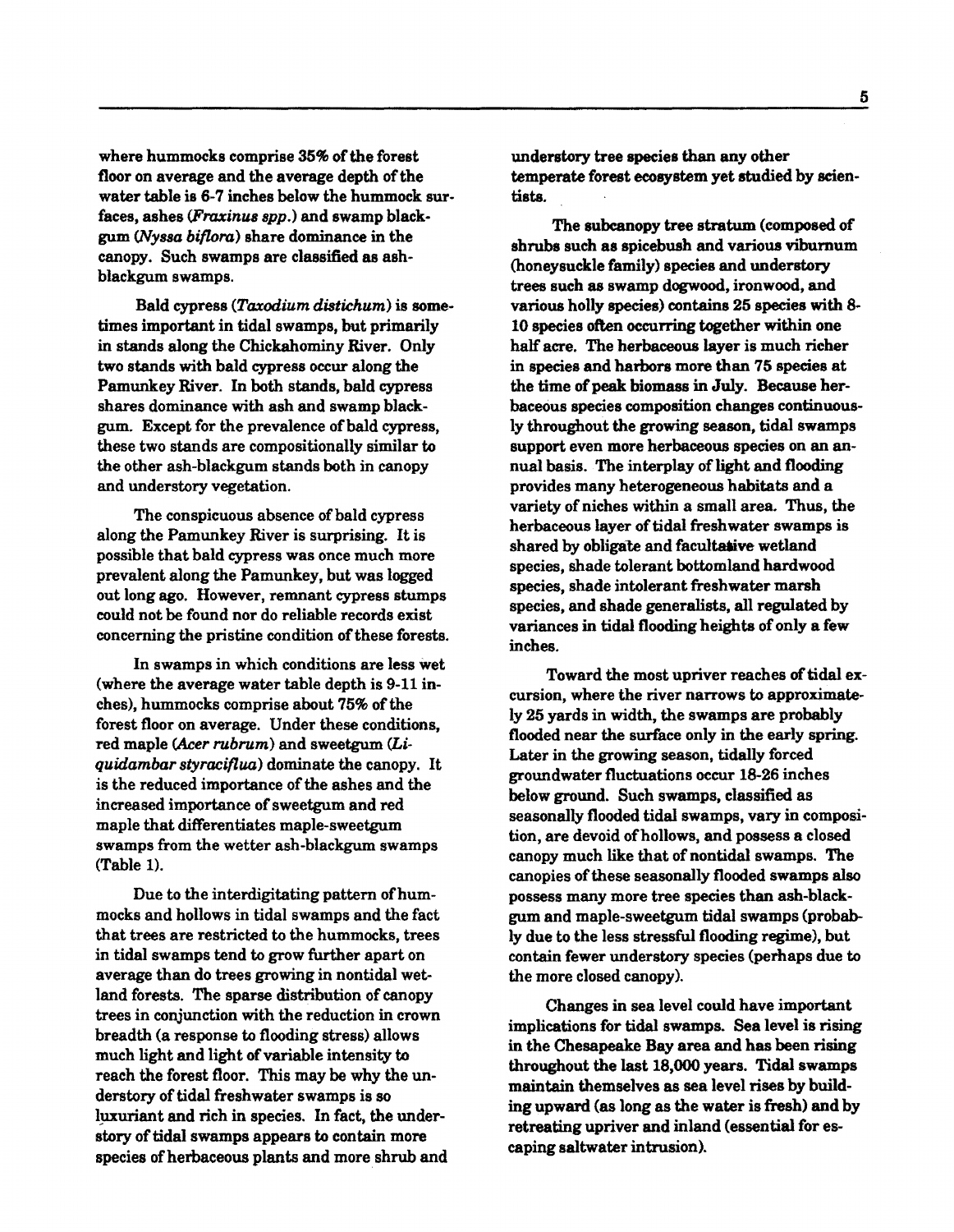# Table 1

Vegetation of tidal freshwater swamps. Swamp-types are based upon the composition of the canopy. Num**bers are** importance values (IV). For canopy trees IVs are based upon the average of relative basal areas and **relative densities,** for subcanopy species IVs are based upon relative densities, and for herbs IVs are based upon the **average** of relative coverages and relative frequencies of occurrence. BA= basal area.

|                                     | Ash-blackgum<br>$(n=12)$ | Ash-blackgum<br>(Bald cypress subtype)<br>$(n=2)$ | Maple-sweetgum<br>$(n=6)$ |
|-------------------------------------|--------------------------|---------------------------------------------------|---------------------------|
| <b>CANOPY</b>                       |                          |                                                   |                           |
| Mean BA $(\text{ft}^2/\text{acre})$ | 154.2                    | 135.6                                             | 138.2                     |
| Mean density (#/acre)               | 339                      | 273                                               | 255                       |
| <b>Importance Value:</b>            |                          |                                                   |                           |
| Fraxinus spp.                       | 41.5                     | 19.7                                              | 13.2                      |
| Nyssa biflora                       | 35.5                     | 22.6                                              | 19.7                      |
| Acer rubrum                         | 20.2                     | 30.9                                              | 36.5                      |
| Liquidambar styraciflua             | 0.4                      | 3.0                                               | 21.6                      |
| Taxodium distichum                  | 0.1                      | 21.2                                              |                           |
| Other species (n)                   | 3.0(8)                   | 2.6(2)                                            | 9.0(11)                   |
| <b>SUBCANOPY</b>                    |                          |                                                   |                           |
| Mean Density (#/acre)               | 1,329                    | 1,761                                             | 1,236                     |
| <b>Relative Density:</b>            |                          |                                                   |                           |
| Lindera benzoin                     | 22.3                     | 21.2                                              | $3.6\phantom{0}$          |
| Ilex verticillata                   | 19.7                     | 7.6                                               | 11.2                      |
| Carpinus caroliniana                | 11.0                     | 6.8                                               | 9.0                       |
| Viburnum dentatum                   | 7.3                      | 2.5                                               | 8.2                       |
| Alnus serrulata                     | 10.0                     | 0.9                                               | 5.6                       |
| <b>Ilex</b> opaca                   | 7.8                      | 13.6                                              | 22.0                      |
| Magnolia virginiana                 | 1.7                      | 9.0                                               | 8.7                       |
| Other species (n)                   | 20.2(14)                 | 38.4(7)                                           | 31.7(11)                  |
| <b>HERBS</b>                        |                          |                                                   |                           |
| <b>Importance Value:</b>            |                          |                                                   |                           |
| Polygonum arifolium                 | 20.9                     | 14.9                                              | 2.5                       |
| Carex bromoides                     | 8.9                      | 13.2                                              | 8.0                       |
| Peltandra virginica                 | 6.9                      | 2.8                                               | 3.8                       |
| Saururus cernuus                    | 5.9                      | 7.3                                               | 10.9                      |
| Murdannia keisak                    | 5.1                      | 1.2                                               | 0.2                       |
| Uniola latifolium                   | 3.1                      |                                                   |                           |
| Cinna arundinacea                   | 3.1                      | $3.2\,$                                           | 1.3                       |
| Carex tribuloides                   | 2.2                      | 2.7                                               | 0.6                       |
| Carex intumescens                   | 1.8                      | -                                                 | 15.3                      |
| Boehmeria cylindrica                | 1.7                      | 4.8                                               | 3.3                       |
| Mitchella repens                    | 1.4                      | 4.1                                               | 5.1                       |
| Carex crinita                       | 1.1                      | 1.8                                               | 2.9                       |
| Other species (n)                   | 37.9 (44)                | 44.8 (25)                                         | 44.1 (31)                 |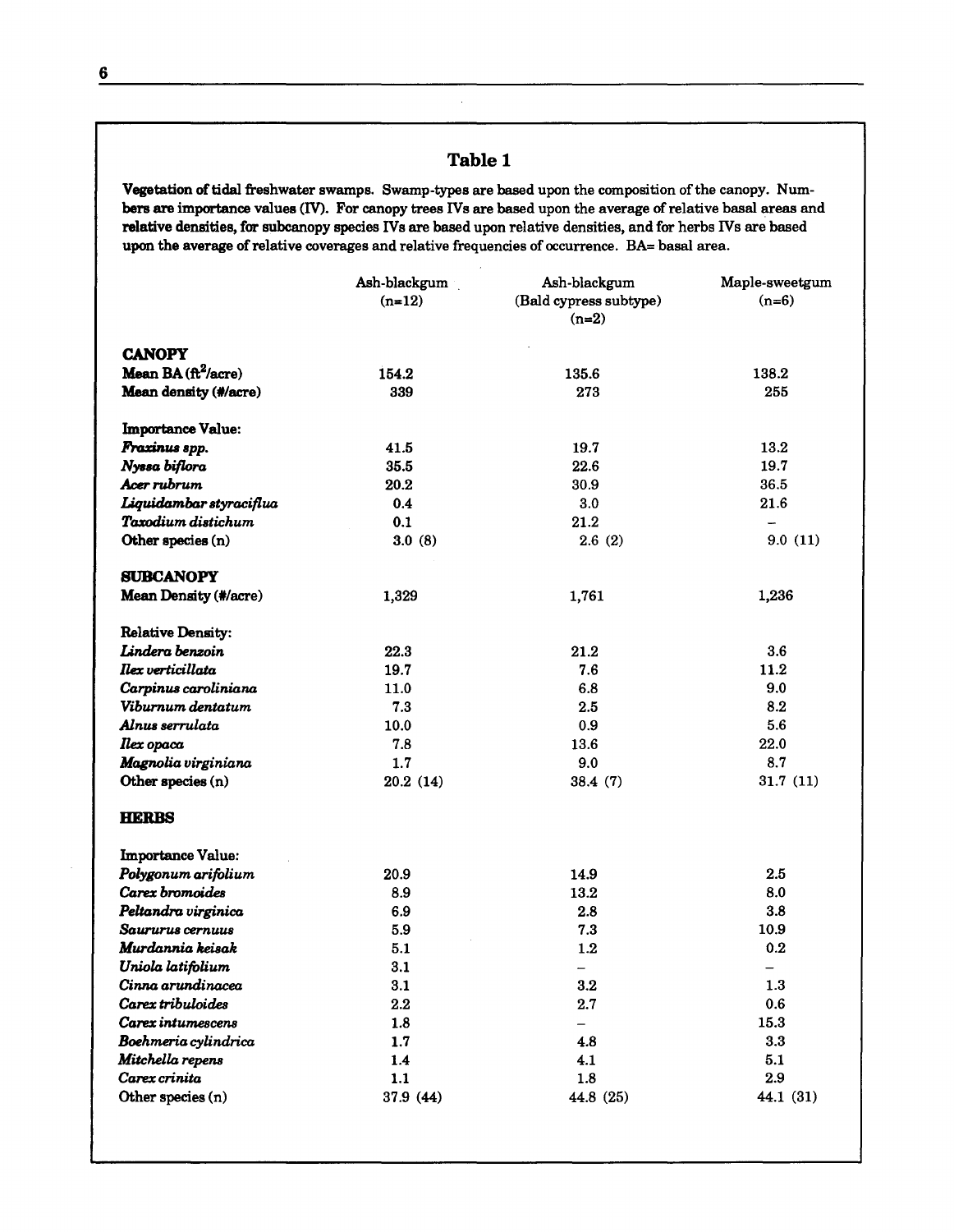In order to build upward, tidal swamps must accumulate biomass (trunks, limbs, leaves, **etc.)** at a rate sufficient to pace that of the rising sea level. Trees that die and fall over, provide a **surface** on which the less flood tolerant trees and herbs can colonize. As the colonizing trees grow, they develop a thick root mass around and within the decomposing trunks. Eventually all **that is** left are the colonizers, raised (as hum**mocks)** above the general surface level of the **swamp** (the hollows). If sea level rises too rapidly, not only does the accumulation of biomass **slow** relative to sea level rise, but the absolute **rate of** biomass accretion slows due to the increased stress imposed by flooding. Even when tidal swamps are unable to rise vertically in pace with a rapid sea level rise, they can move upriver as the sea advances inland.

Tidal freshwater swamps lie at one end of a **temperate** estuarine flooding continuum; at the **other** end lie the tidal saltwater marshes. Under **the scenario** of a rising sea level, the natural **progression** in an estuary is from terrestrial **forest to** tidal saltwater marsh. As tidal waters **encroach** upon terrestrial forests near the river, **upland** vegetation is replaced by more flood **tolerant** swamp vegetation and its composition **changes** to that of a seasonally flooded tidal **swamp.** As sea level rises further and conditions become more wet, maple-sweetgum tidal **swamps** replace the seasonally flooded tidal swamps. Under still wetter conditions in the wake of a further rise in sea level, the maple**sweetgum** swamps are replaced by ash-blackgum tidal swamps. As conditions become too wet for trees and the river starts to become slightly saline (about 0.5 ppt), tidal freshwater marshes replace the ash-blackgum swamps. Tidal freshwater marshes are replaced by tidal oligohaline marshes and then by tidal saltwater marshes as sea level rises still higher and saline **water** intrudes further into the estuary.

## **Conclusions**

The tidal swamps of the lower Chesapeake **Bay,** although small in areal extent, may be im**portant** to the biological integrity of the estuary. **These** swamps not only contain a rich and uni-

que assemblage of plant life, but they may provide essential habitat for spring spawning anadromous fishes and overwintering waterfowl.

Flooding regime has been shown to be the most important environmental factor controlling the distribution and relative abundances of plant species growing in freshwater wetlands. In tidal freshwater swamps, the flooding regime is controlled by the tides. Although tide heights can fluctuate by as much as 4 feet in some tidal swamps, vegetation patterns are regulated by variations in the average belowground flooding levels of only a few inches at the extreme upper range of tidal influence.

Tidal freshwater swamps may be rare because there are few areas where the delicate balance between physical factors and biomass accumulation can be maintained. When a tidal swamp is unable to accumulate biomass at a rate sufficient to pace local sea level rise, it will not persist on the landscape.

The influences of man at both the regional and global levels could potentially upset the delicate balance necessary for the survival of tidal swamps. A removal of timber from tidal swamps could slow or prevent biomass accumulation in them. Regional subsidence of the ground due to the withdrawal of groundwater from underlying aquifers and thermal expansion of the oceans in response to global climatic warming could accelerate the rate of local sea level rise, making it less likely for tidal swamps to build vertically at a sufficient rate.

Even if a tidal freshwater swamp can build vertically at a rate sufficient to pace sea level rise, it will eventually succumb to the intrusion of saltwater. In order for tidal freshwater swamps to persist on the landscape over the long-term they must retreat upriver or inland as sea level rises. With the continued encroachment of man onto the coastal landscape, suitable areas for the continued colonization of tidal swamps (as well as for other tidal wetlands) are becoming increasingly limited. A loss of tidal swamps would further degrade the biological integrity of Chesapeake Bay.